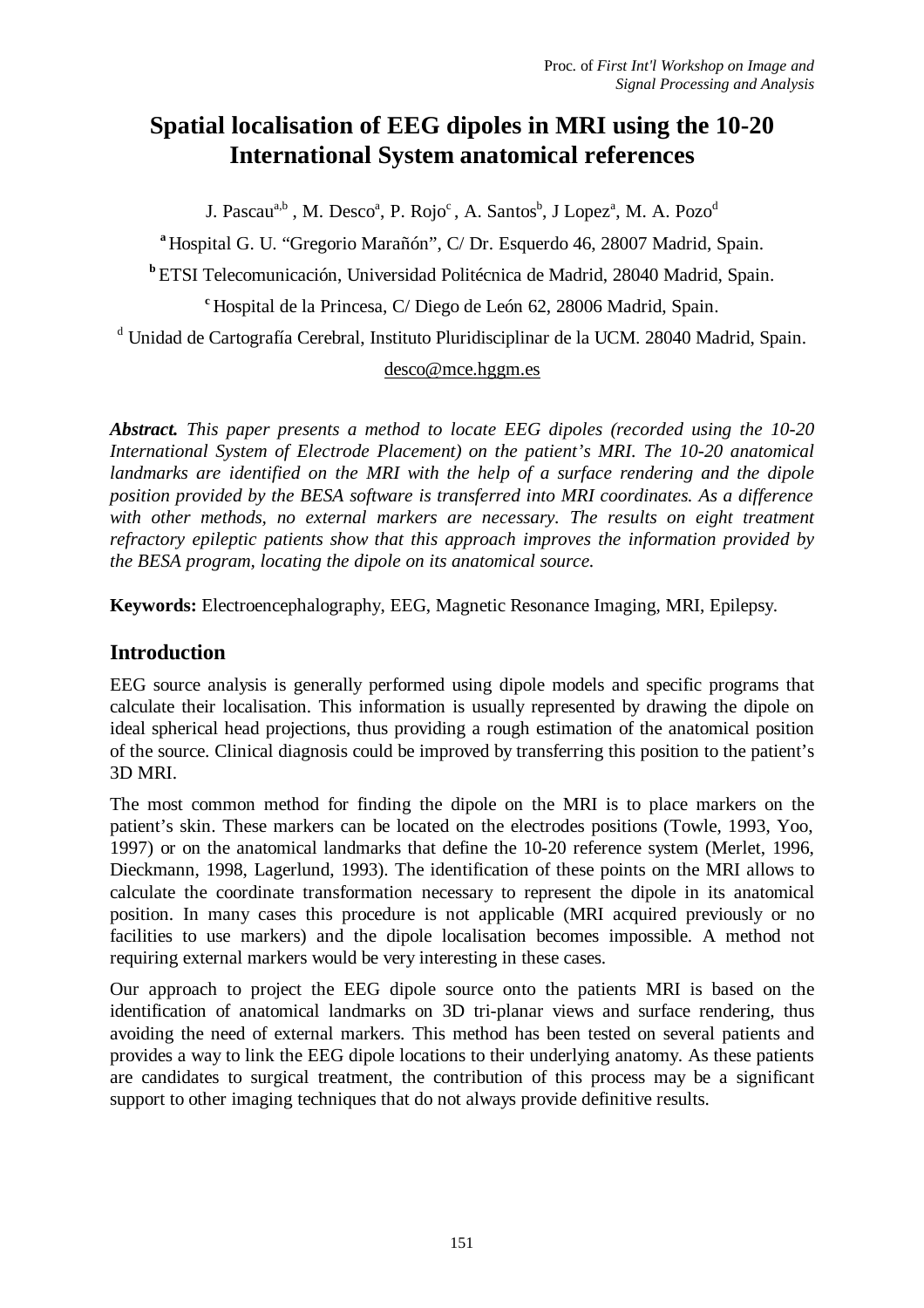# **Patients and Methods**

The study group includes eight treatment refractory epileptic patients. In this work we have studied their MRI (T1 and T2 weighted sequences) and EEG for dipole localisation. After this analysis five of them underwent surgical treatment.

#### **EEG acquisition and source localisation**

EEG electrode positioning followed the 10-20 International System of Electrode Placement. EEG activity was recorded with a 62-channel Neuroscan equipment (Neuroscan Labs, Sterling, USA), using a common average reference. EEG activity was recorded for 15 to 20 min and digitally filtered with LFF 2Hz and HFF 20 Hz in resting conditions with the eyes closed.

The recorded epileptiform discharges were identified by visual inspection of EEG in search of interictal spikes or sharp waves. EEG epochs of 1024 ms centred on the negative peak of the discharge were collected and averaged (range 36 to 180 epochs).

Brain Electric Source Analysis software (BESA v.2.2 from MEGIS Software GmbH, Munich, Germany) was used for dipole source modelling. This program uses a simple four-shell spherical head model, with the shells representing the brain, cerebrospinal fluid (CSF), skull and scalp (Scherg, 1991, 1992). The thickness and conductivities of the layers required by the model were: 70 mm for the cortical surface radius, 72 mm for CSF, 7 mm for skull thickness and 6 mm for scalp, being 85 mm of outer layer sphere radius. Conductivities were 0.33, 1.0, 0.0042 and 0.33 mhos/m for brain, CSF, skull and scalp respectively.

Spatio-temporal multiple dipole modelling was performed according to following strategy:

- A. The 1st dipole was fitted for the whole epochs of 1024 ms.
- B. The 2nd dipole was constrained to the epoch of the spike itself (51-108 ms).

A residual variance of <10% was considered an appropriate fit.

With these model parameters, BESA software calculates an equivalent dipole at the appropriate location within the electrical head model described above. This process is guided by the operator, who formulates hypothesis about the number of sources and their location. The solution found by the program consists of one or several dipoles with their origin, orientation and moment expressed in the 10-20 coordinate system. These sources are drawn on the spherical head model, giving a rough estimation of their anatomical position (Fig. 1).



**Figure 1: Standard graphical output of BESA software for source location (four-shell head model)**

#### **Dipole projection on MRI coordinate system**

The coordinate axis were calculated in the MRI using the four anatomical landmarks that the 10-20 International System defines (Lagerlund et al., 1993). A specific application was developed to find the positions of these points in the MRI. A skin surface rendering combined with a triplanar 3D viewer allowed the user to manually identify the nasion  $(N)$ , inion  $(I)$  and both pre-auricular points (PreL and PreR) (Fig. 2).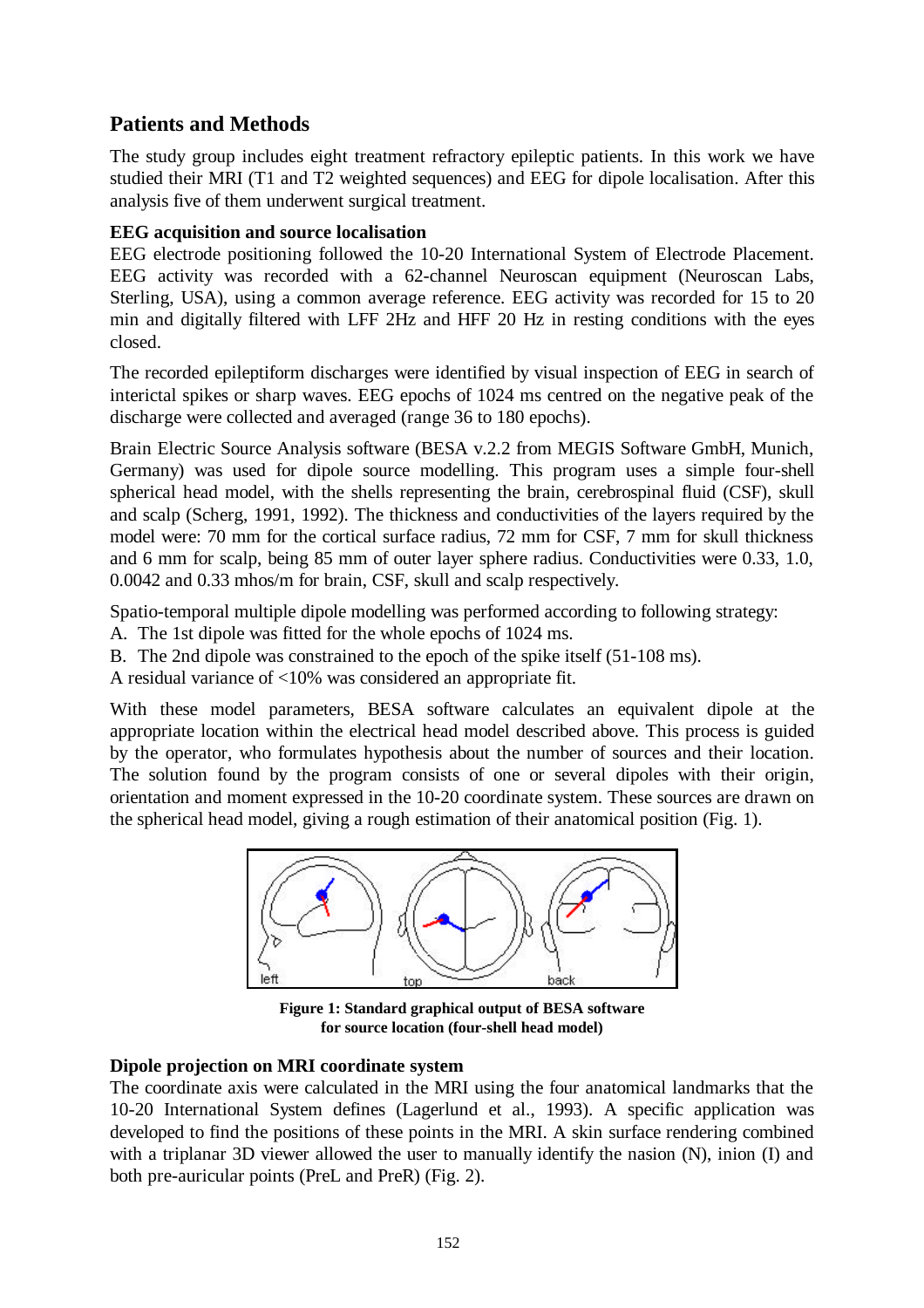

**Figure 2: Two landmarks identified on the MRI surface rendering.** 

Once the four landmarks are set, the dipole coordinate system can be determined. First, the three unitary vectors are calculated:  $v^{\text{NI}}$  from inion to nasion,  $v^{\text{LR}}$  from the right pre-auricular point to the left one, and  $v^{CZ}$  from the middle point of the segment nasion-inion being perpendicular to the other two. During EEG acquisition, and according to the 10-20 coordinate system, the electrodes were positioned dividing both N-I and PreL-PreR half circumferences in 10 parts. For that reason, at 18 degrees (180/10) steps starting from N, I, PreL and PreR we locate the electrodes Frontal Pole (FP), Occipital Pole (OP), T7 and T8. Theoretically, the centre of the electrodes sphere should be the crossing point of the lines PF-OP and T7-T8. If these lines do not intersect, the sphere centre is set at the point with minimum distance to both lines (Fig. 3). The sphere centre should be near the bottom of the third ventricle, and about 5 mm. anterior to the posterior commissure (Towle et al. 1993). In all the cases, this issue was specifically confirmed by the operator before proceeding.



**Figure 3: The dipole coordinate system calculated from the four 10-20 anatomical references, (nasion, inion and the pre-auricular points), showing the unit vectors and the sphere centre.**

The dipole data provided by BESA (Cartesian coordinates *x*, *y* and *z*, orientation angles *q* and *f*, and dipole moment *m*) are transferred into the MRI using the coordinate system defined by the unitary vectors and the sphere centre. The outer sphere has a radius of 85 mm in the BESA four-shell head model. This simple model is then adjusted to the patient's actual head dimensions. Dipole coordinates are scaled to the *x*, *y* and *z* radius measured from the centre of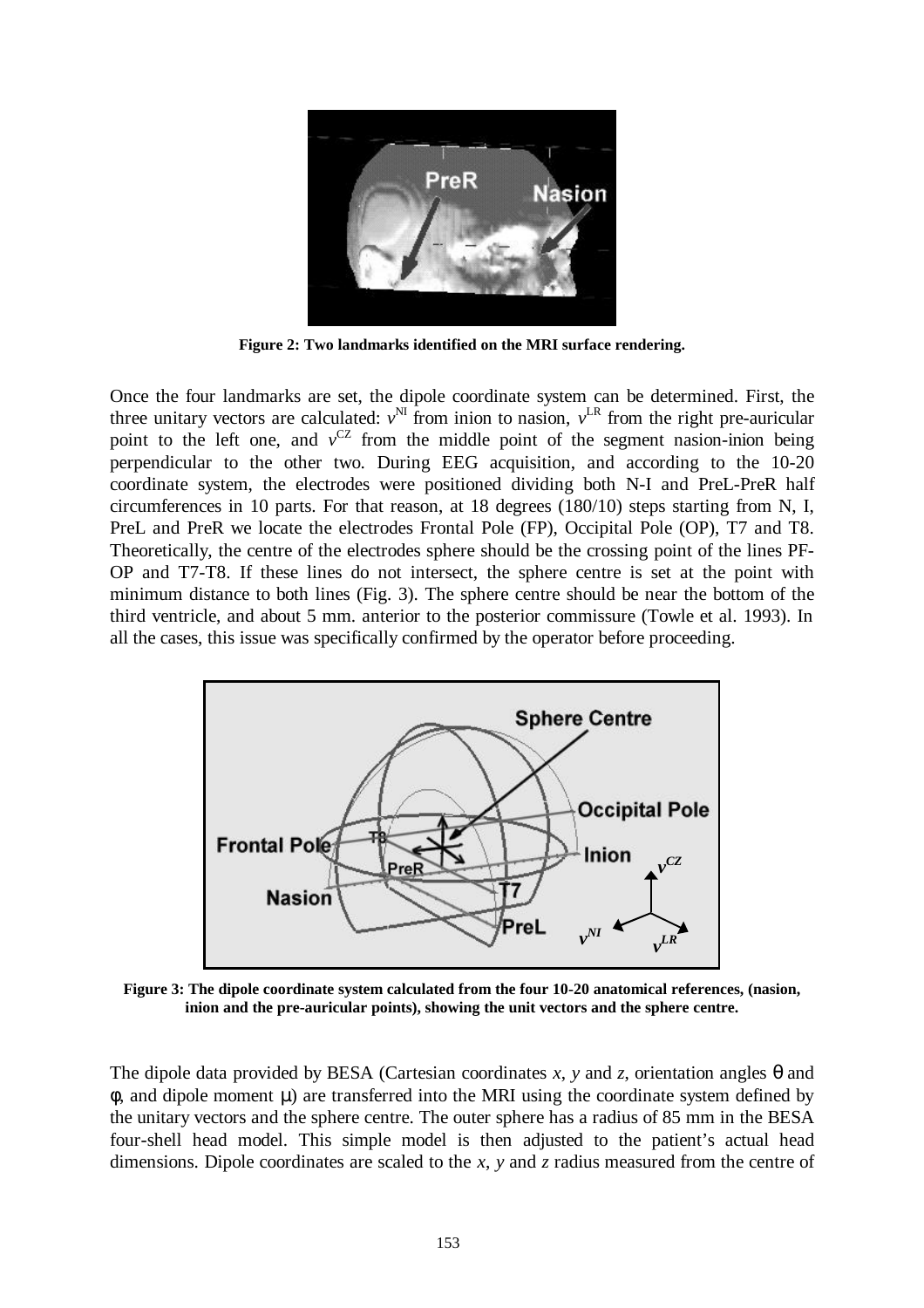the sphere in the MRI. The method is summarised in equation 1, and figure 4 shows an example of the result.

$$
\begin{bmatrix}\nD'_{x} \\
D'_{y} \\
D'_{z} \\
D'_{z}\n\end{bmatrix} =\n\begin{bmatrix}\nv_{x}^{M} & v_{y}^{M} & v_{z}^{M} & C_{x} \\
v_{x}^{LR} & v_{y}^{LR} & v_{z}^{LR} & C_{y} \\
v_{x}^{CZ} & v_{y}^{CZ} & c_{z} \\
0 & 0 & 1\n\end{bmatrix}\n\begin{bmatrix}\nS_{x} & 0 & 0 & 0 \\
0 & s_{y} & 0 & 0 \\
0 & 0 & s_{z} & 0 \\
0 & 0 & 0 & 1\n\end{bmatrix}\n\begin{bmatrix}\nD_{x} \\
D_{y} \\
D_{z} \\
D\n\end{bmatrix}
$$
\n
$$
D \equiv Dipole coordinates in 10 - 20 system
$$
\n
$$
D' \equiv Dipole coordinates in MRI system
$$
\n
$$
v^{NI}, v^{LR}, v^{CZ} \equiv Unitary vectors from 10 - 20 system
$$
\n
$$
C \equiv Sphere centre (10 - 20 system origin)
$$
\n
$$
s_{x} = \frac{r_{x}}{85}, s_{y} = \frac{r_{y}}{85}, s_{z} = \frac{r_{z}}{85} \quad Scale factors
$$
\n
$$
f_{x} = \frac{r_{y}}{85}, s_{z} = \frac{r_{z}}{85} \quad Scale factors
$$

 $r_x$ ,  $r_y$ ,  $r_z \equiv$  *Head radii measured from C* 



**Figure 4: Dipole projection onto the patient's MRI and the sphere used in the electrical head model.**

## **Results and Discussion**

The dipole location in relation with the underlying anatomy was studied in 8 patients. For every patient the dipole was projected onto the MRI and the target anatomical structure compared with the patient diagnosis using other techniques (PET, SPECT and neuropsychological evaluation).

Five patients underwent surgical treatment. In four of them resection included the area where dipole was located and post-operative evaluation showed positive results. In one patient the surgical treatment did not make use of the dipole results, since the obtained position did not match the other diagnostic techniques. Nevertheless, the patient was operated and the followup did not show significant improvement.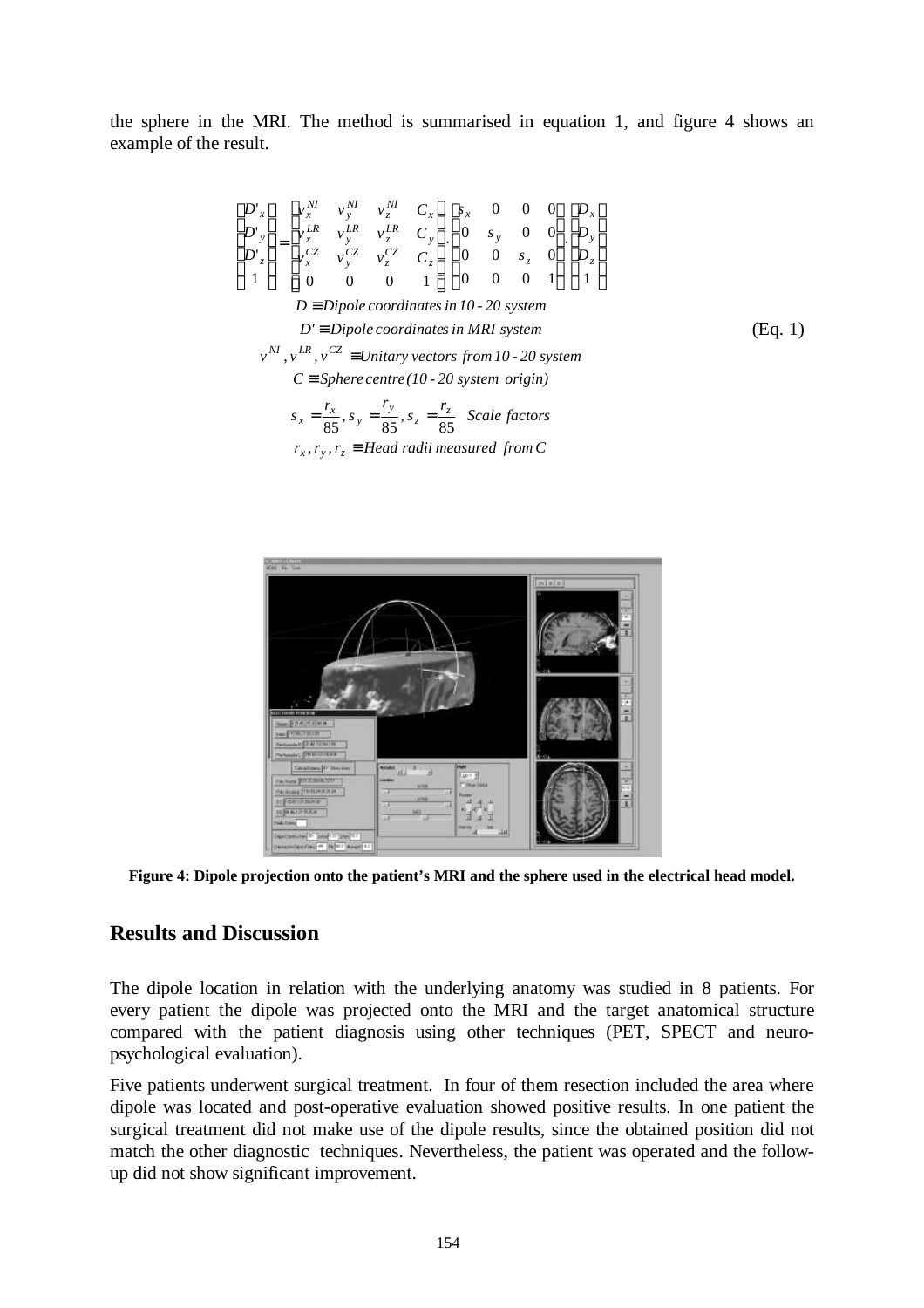

**Figure 5: Dipole location results on a patient's MRI. The dipole appears in a Left Temporal area, matching the results obtained with other techniques.**

Two patients are now waiting for surgery, and the dipole results have helped in this decision. In one more patient the dipole does not match the other techniques, and surgery has not been indicated up to now.

These results demonstrate that this technique is useful for checking the anatomical origin of the EEG source location, improving the rough dipole positioning provided by BESA. The manual identification of the four 10-20 system anatomical references seems to be accurate enough to locate the dipole on the MRI, according to clinical criteria.

A limitation of our work is that no objective assessment of the method accuracy can be obtained, since there is no 'gold standard technique' to compare with. On the other hand, the BESA approximations are reported to yield errors in the range of 2 cm. For this reason, only clinical evaluation of the results are provided.

The goal of depicting the dipole position together with the MRI anatomical data is clinically very interesting. That is the reason why different approaches have been proposed. Most authors suggest the use of external markers, located in a few reference points (Merlet, 1996, Dieckmann, 1998, Lagerlund, 1993) or placed on every electrode (Towle, 1993, Yoo, 1997). There is also a commercial package available – CURRY<sup>®</sup> from Neuroscan Labs –, that using the electrode position information, obtained from external markers, solves the EEG inverse problem in a realistic head model (Neuroscan, 2000). Although this package seems to be the best solution for EEG source localisation, it requires to provide the location of every electrode on the MRI

As a difference with other methods based on external markers, our approach can be used either in prospective or retrospective way. This overcomes the problem of obtaining the MRI image with the external markers, and allows for the use of any MRI of the patient, acquired without any specific purpose, before or after the EEG.

As a conclusion, the results show that projection of EEG dipole data onto the MRI may play a key role in the indication of surgery for the treatment of refractory epileptic patients, provided it is simple and easy to perform.

### **Acknowledgements**

This work was supported in part by projects TIC99-1085-C002 and CAM 8.5/23/99 and 08.1/049/98.